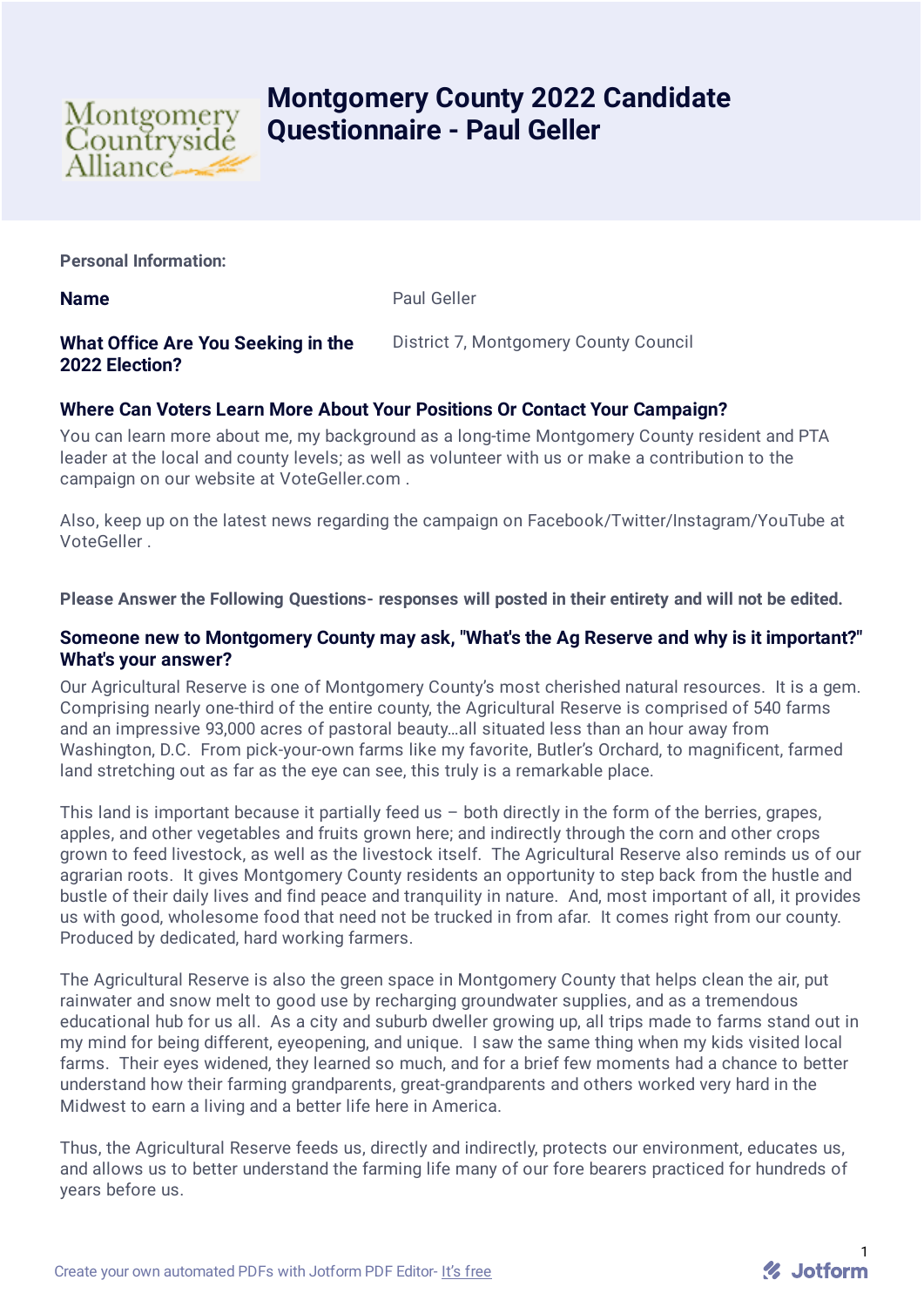# **What is your vision for the future of the County's Agricultural Reserve? Briefly, how would you achieve that vision?**

My vision for Montgomery County's Agricultural Reserve is simple. As your District 7 Councilmember, I will be seeking the input, advice, and counsel of Agricultural Reserve residents, farmers, and farm businesses every step of the way. I will be accomplishing this by doing something nearly identical to what I have been doing for MCPS schools for a decade: making site visits to farms and residents in the area, at their invitation, to learn first hand what some of the successes and challenges are that are unique to them. I would then aggregate this information, just as I did as a very successful advocate for our public schools, and work with my County Council colleagues, as well as those in the Montgomery County Delegation to the Maryland General Assembly and our Congressional Delegation, to figure out how to improve or maintain policies that are benefiting the Agricultural Reserve, what new ways we can come up with to reduce or eliminate challenges, and how we can best serve the greater good of all those who live and work in this area.

I will also work with other interested organizations such as the Montgomery County Farm Bureau and see to it that we have at least two gatherings during my first term in office that promote Montgomery County's Agricultural Reserve both within our county and outside of it to all who are interested. I attended a similar agricultural forum offered by Councilmember Craig Rice a few years ago and learned so much about the unique qualities that make the Agricultural Reserve so special.

We need to preserve the Agricultural Reserve, and make it even better: cleaner, larger, more pastoral, and whenever practical, encouraging natural pest and insect control with minimal use of pesticides and fertilizers.

My interest in encouraging, and not legislating, the most minimal use of pesticides and fertilizers is to challenge our farmers, extension agents, soil scientists, and others to get more creative about ways to enrich the soil and reduce the amount of pests using natural methods. This would in turn benefit the entire community with less polluting runoff, improved soil and ground water quality, more organic produce, and a healthier lifestyle for those who farm. We could offer incentives to participating farms and allow them to use a special Montgomery County Environmental Hero seal we would develop to reward such good environmental stewardship. The idea is always to work with the farmers and experts in the field and challenge everyone to try to do better…not legislate it if we can avoid it.

## **What are your priorities regarding stewardship of the County's natural resources (water, forests, open spaces) and parkland?**

We must protect and preserve our natural resources for the use and enjoyment of future generations.

Regarding water quality, I am the only candidate in this race who both attended and testified at the Dickerson Coal Plant hearing on September 27, 2017 in favor of shutting it down. As a Montgomery County resident and someone who cares deeply for the environment, I testified we must encourage the Maryland Department of the Environment to maintain stringent water and air quality standards and not revert to pre-1980s levels. The amount of pollutants we allowed to be dumped into the Potomac River at the time, our main source of drinking water in Montgomery County, was staggering…as was the additional damage caused by releasing heated water into the river. I could not stand idly by, and took the appropriate action to get the Dickerson Coal Plant shut down. I am proud to say we won.

As for forests, open spaces, and parkland, we need to keep these areas of the Agricultural Reserve as they were in 1980, if not better. We should be acquiring more land through direct purchasing and encouraging donations to expand these green spaces for the enjoyment of our residents. This is part of the reason why our county is so unique – we value our Agricultural Reserve, our excellent schools, our close proximity to Washington, D.C. and several other major cities, as well as our wonderful diversity. On my watch we will not be harming the Agricultural Reserve...we will only be improving and expanding it.

## **What role will you play with regard to ensure that we safeguard our drinking water supply both**

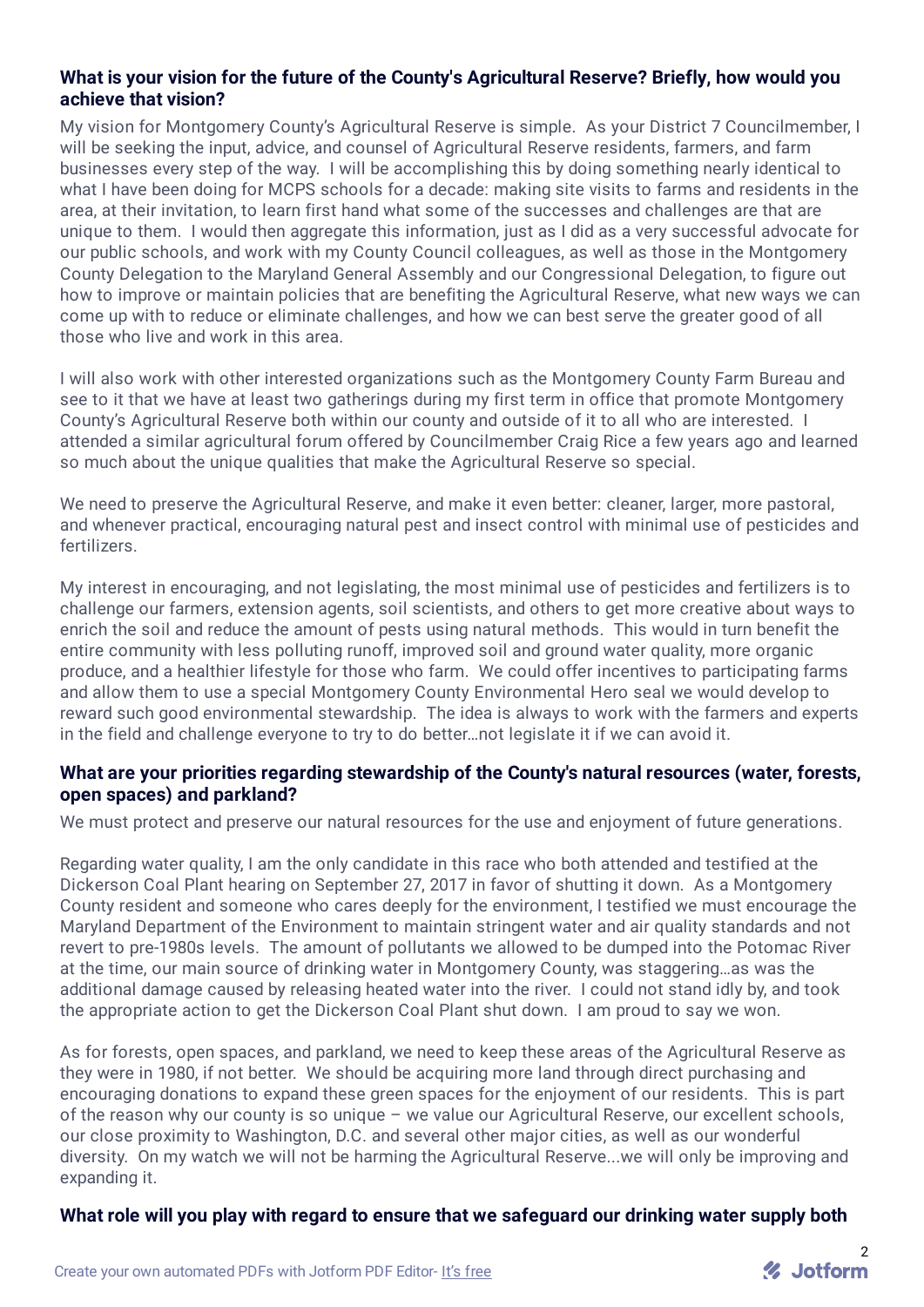## **surface and groundwater?**

As mentioned previously, I am the only candidate in the District 7 field who successfully fought to shut down the pollution belching Dickerson Coal Plant in September 2017. Moreover, I will continue the fight for keeping our drinking water clean by engaging with my Councilmember colleagues and other elected officials at all levels, and across state lines, to make sure our main drinking water supply, the Potomac River, is kept as pristine as possible. This will certainly mean teaming up with various agencies and jurisdictions to stop the polluting of the Potomac.

As for protecting the drinking water supply of both surface and groundwater, my office will work with both farmers, agribusinesses, nurseries, and all interested parties, in bringing them together with state agricultural agents, soil experts, pest managers, and other leaders in the field to see what changes can be made to reduce or eliminate the use of chemical pesticides, herbicides and fertilizers that do not readily breakdown in a reasonable amount of time. For example, as someone who struggled with lawn grubs a few years ago, I was introduced to the concept of using nematodes to take care of the pests. To get rid of ants, we were shown how effective diatomaceous earth is. If the "natural" remedy to the issue costs the same as a chemical alternative, the very least we can do is inform our farming/growing community of this and ask if they would be willing to make the change. If so, I think we should offer them incentives or rewards for doing so. A special Montgomery County Environmental Hero or "Montgomery County Green Seal of Approval" prestige rating could be given to show purchasers of these products this was grown using environmentally friendly methods and is extra worthy of your consideration.

We also need to make sure we are not inadvertently dumping or releasing toxic chemicals into the Chesapeake Bay and area watersheds. To do this we need to work with WSSC and other agencies to advertise the importance of recycling motor oil, as well as all other toxic fluids, in a safe and appropriate manner. We also need to make sure storm drains that feed into the Chesapeake Bay once again are painted with reminders that this is where the runoff ultimately ends up. We also need to strictly penalize polluters.

#### **What are your top priorities to help the County address climate change? What role will the Ag Reserve play?**

First, one of my main goals is to work with Montgomery County Public Schools (MCPS) to make sure we purchase (not lease) and install solar panels atop all schools wherever practical. Currently, only 17 schools have or are slated to get solar power systems. I have been a relentless advocate for this project for years now. As District 7 Councilmember, I will work closely with my Council colleagues and my friends at MCPS to get this done quickly. The cost of adding solar to a building is roughly equal to the cost of energy used by that building for approximately 4-6 years. However, solar panels generate energy for 20+ years. Thus for a minimal upfront cost, something we could use the energy tax revenues for or work to issue a special set of bonds for, we will have free energy for 14-16+ years. Millions of dollars in Operating Budget savings would be realized. These savings can then be used to hire more school counselors, more teachers, for pay raises,… Solar power systems also provide an excellent opportunity for students to learn more about energy usage and conservation...something I have seen put into practice at Discovery Elementary School in Arlington, Virginia. This is what we need at MCPS.

We also need to build only Net Zero school buildings. MCPS has a raze and rebuild mindset that is completely impractical. Whenever new buildings are absolutely required, they should be Net Zero. This means they generate all of the energy they need onsite through solar and geothermal systems, are highly energy efficient, utilize water saving devices, as well as the use of items such as solar tubes for providing natural sunlight indoors.

In addition, we must preserve the Agricultural Reserve. I have heard all sorts of ideas for adding solar panels to this area. This really goes against the entire purpose of creating the Agricultural Reserve in the first place. Instead, I propose offering incentives to all building owners elsewhere in the county such as mass market retailers, grocery stores, shops and the like, as well as building owners, to add

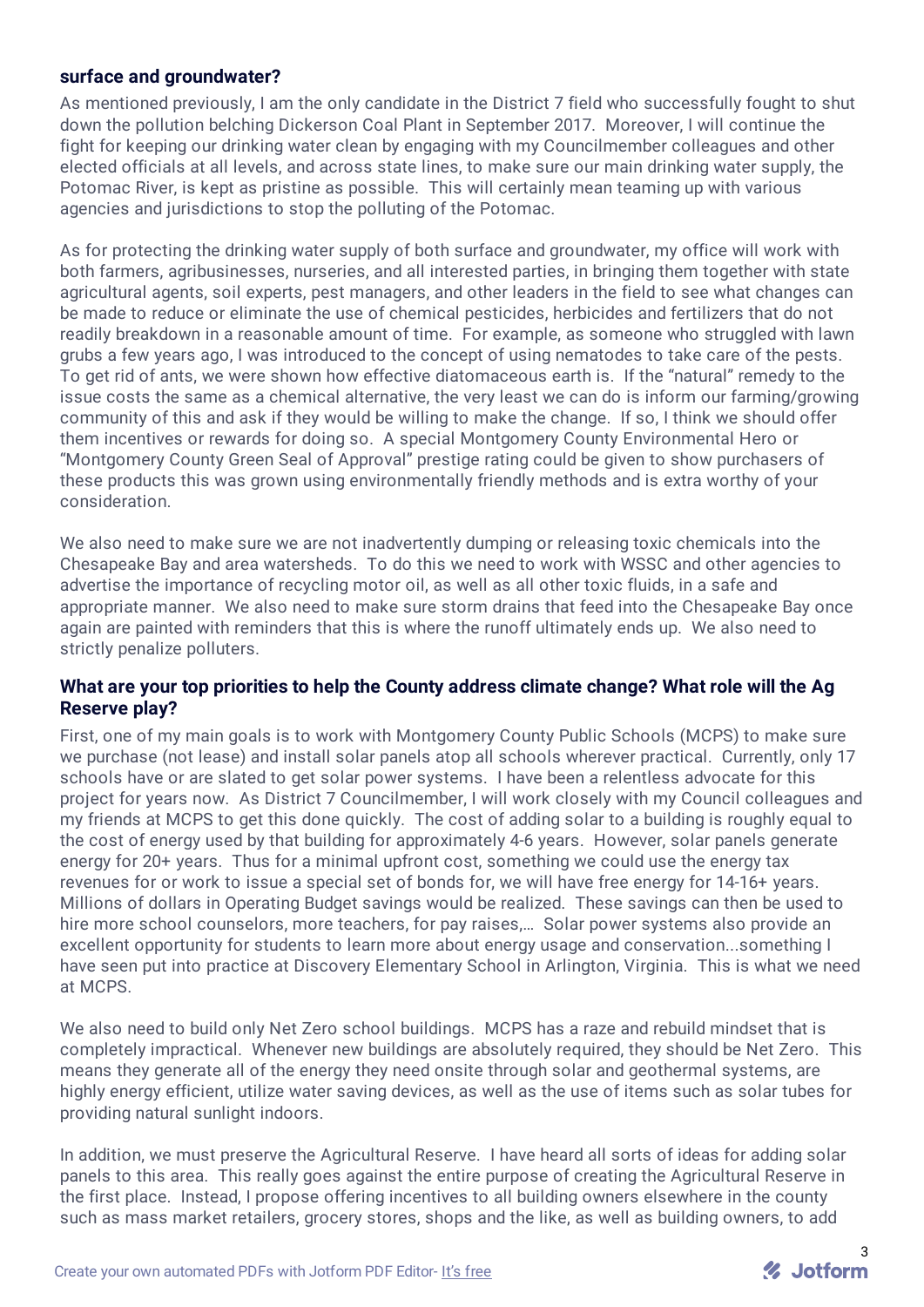solar panels to their huge rooftops just as long as the community input is positive and part of the generating capability goes toward providing energy for lower income families.

The Agricultural Reserve will play a key role in mitigating the effects of climate change in our county by serving as a learning opportunity for our MCPS and private school students. We have a very sparsely advertised countywide science fair, as well as a very highly regarded 4H program. We should be encouraging both to get their students to think about better ways to remove carbon dioxide from the air, better methods for growing crops naturally, as well as a million other ideas. These students could work with residents and farms in the Agricultural Reserve to experiment on their hypotheses, and come up with incredible solutions that will help our planet now and in the future.

#### **What more can be done to support our local farm businesses and rural communities?**

The top priority for me as Councilmember for District 7 will be to listen to my constituents. I will ask them what they could use to help their local farm business grow, and help our rural communities maintain their wonderful quality of life.

On the business side, our Montgomery County Economic Development Corporation needs to have a focus on how our farm businesses are marketed and promoted. Almost incredibly, a search of either the word "farm" or "agriculture" on their website thinkmoco.com yields no results. Zero. This needs to change. Economic development certainly includes our Montgomery County farms. On my watch as Councilmember for District 7, this will change.

Another concept would be to either work with the newer Montgomery County Small Business Association to exchange ideas for supporting our local farm businesses, as well as encouraging the continued work of the Montgomery County Farm Bureau, which is a member of the Maryland Farm Bureau. This is a wellspring for the exchange of ideas and concepts

As mentioned in a prior answer, would also build upon the agricultural forum offered by Councilmember Craig Rice a few years ago and host at least two of these in partnership with other interested organizations in my first term.

Having a close working relationship with MCPS, I would encourage our Division of Food & Nutrition Services to buy more locally grown food whenever possible. I would also encourage the expansion of our farmer's markets countywide through improved marketing to residents and our restaurants to make sure they all know about the great fruits and vegetables grown here, as well as meat raised in our county.

To better support our rural communities, I would continue my tradition of visiting these communities, talking to the residents, and finding out what their needs are. As the past president and vice president of programs of the 40,000+ member Montgomery County Council of PTAs (MCCPTA), I made a point of visiting more than 135 schools all across the county. And I have expanded upon that tradition having visited Poolesville, Beallsville, Damascus, and numerous other communities. I enjoy listening to what folks have to say. Having done that for years as a community and PTA leader, as well as a candidate for office, it led to much advocacy success. I like to get the practical and important things done by going to the source, learning as much as I can, and working with my colleagues to get the needed improvements made.

## **What are your regional transportation priorities? Do you support M83 and an additional Potomac bridge and outer beltway through the Reserve or adjacent rural zones?**

My goal is to make Montgomery County a better place to live, work and learn in. Transportation priorities are in the live and work categories of my goal.

In order to reduce traffic and congestion on our roads, I will work to create high paying jobs right here utilizing the 10,000,000+ square feet of vacant office space available right now across Montgomery County. This will be done by working with existing Montgomery County businesses, the Montgomery

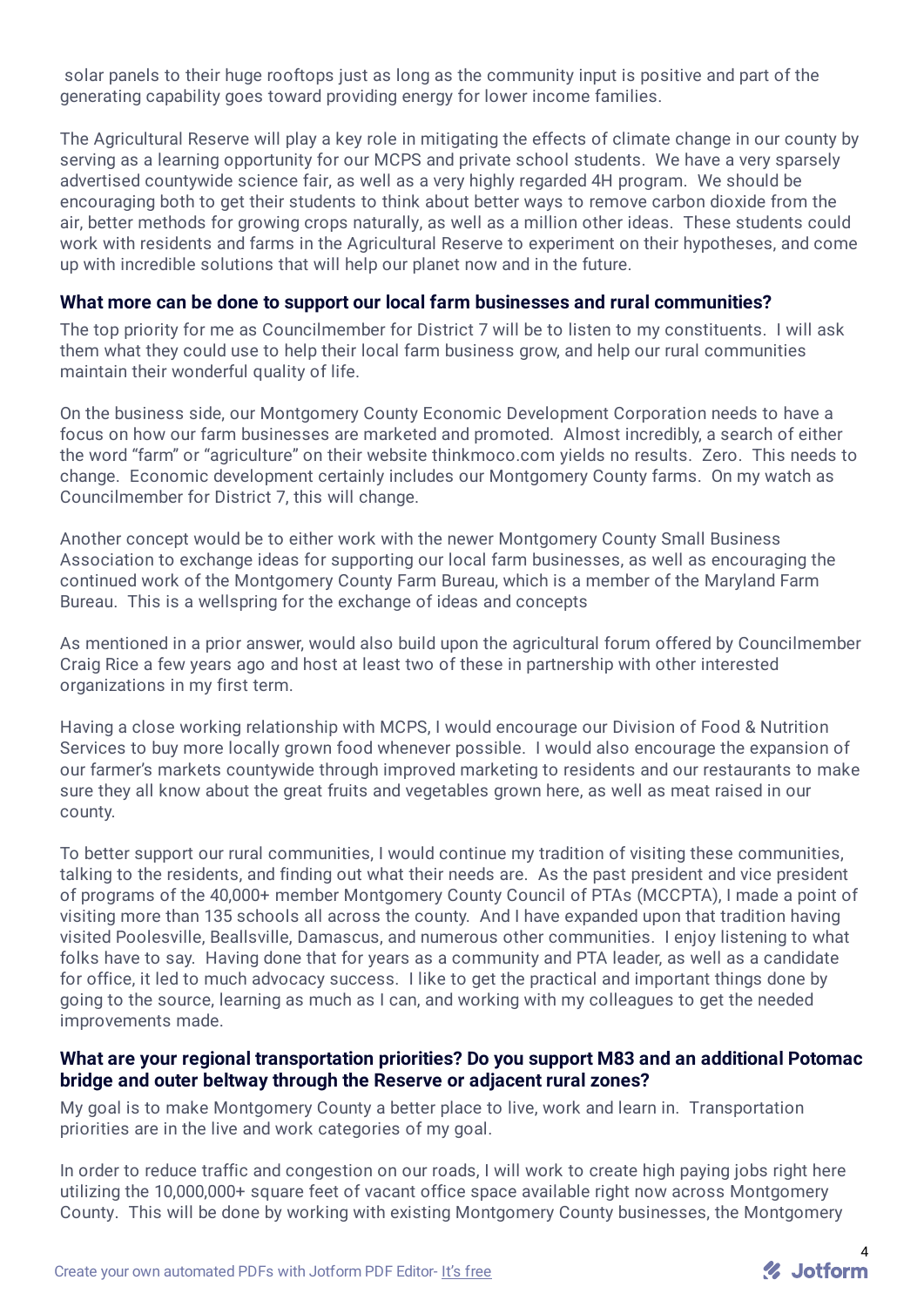County Chamber of Commerce and local Chambers of Commerce and encouraging our existing businesses to expand; creating an ideal environment for entrepreneurs to establish new businesses; and pursuing world class companies to move here, open offices here, or move their headquarters here.

As your District 7 Councilmember, I will take action to resolve traffic issues by leading the charge with my colleagues for intelligent, coordinated traffic signals. Many of us have experienced the mind numbing stop and go traffic of driving along any of our major roads such as 97, 355, Shady Grove Road, Connecticut Avenue,… With intelligent signaling, we can have traffic moving along at a safe rate of speed, and allow for longer, more frequent green lights, as well as the ability to sense when there is no traffic from cross streets allowing main arteries to keep moving.

I do not support an additional Potomac bridge crossing and/or outer beltway through the Reserve or adjacent rural zones. Period.

As for M83, we need to have additional community input about this project. What would the impact be on our communities? What would the impact be on development pressures in the Ag Reserve? What communities would be affected? What will the impact be on the environment?

#### **How should our County manage its solid waste? What role should incineration, composting and recycling play?**

We need to focus on reducing the amount of solid waste we generate in this county by recycling and composting more. Incineration should only be used as a last resort. We need to better educate our residents and businesses about the importance of reducing the generation of solid waste through a series of infographics, posters, and advertisements that drive home the importance of being more sensitive to our environmental footprint. For example, burning a plastic bottle will generate harmful air pollution. I was shocked to learn that nearly 10-15% of the materials burned in the Dickerson Incinerator are recyclable. We need to do a better job of getting these materials recycled. We also need to do a better job of educating our students in private and public schools about the importance of recycling and composting so they develop good habits early on.

## **What are your views on the general plan update "Thrive 2050," both the process and the draft now before the Council?**

First of all, the creators of "Thrive 2050" need to go back and get input from all communities in our county. This is a criticism/concern I constantly hear expressed by our residents. Outreach to communities of color and lower income communities could have been significantly better and must be corrected. All voices must be heard from in order for "Thrive 2050" to truly be a document we can use as a possible road map to the future.

Second, "Thrive 2050" needs to be revised overall to include the new realities of a (hopefully soon) post-pandemic world. More people are working from home now, and this trend is likely to continue. So too is the current trend of some of our residents to remain closer to home for stay-cations that could include visits to Montgomery County farms and agricultural businesses for a day away. These fundamental shifts in behavior need to be accounted for in this document.

Third, an environmental section must be included with detailed suggestions for how we can preserve and improve water quality, solar power generation, soil conservation, pest management, and much more. Considering climate change is a global issue, it is of paramount importance to include it in "Thrive 2050."

#### **Do you believe that the way that local government branches, state entities, and the public currently interact can be improved? If so, what steps would you take?**

Communication and interaction between local government branches, state entities, and the public can always be improved. Here are some of my ideas for how we can accomplish this: